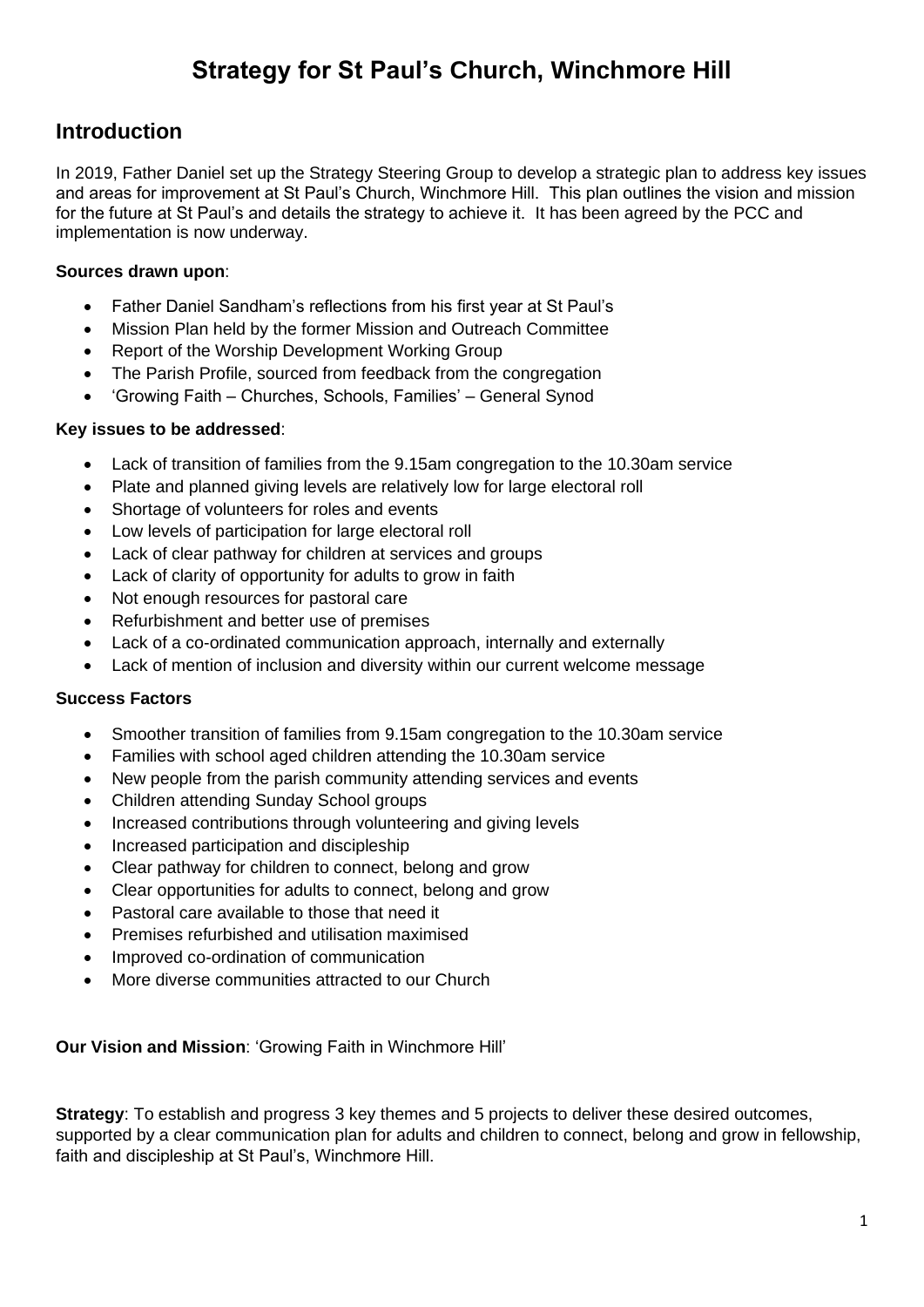# **Our mission:**

## Growing Faith in Winchmore Hill

## **Our strategy:**

## Connect, Belong, Grow

- Connect with God; connect with others; connect others with God.
- Belong to the Church community; belong to God's family; belong in fellowship with Christ.
- Grow in faith; grow in service; grow in whole-life discipleship.

### **Key Projects**:

| <b>Connect</b><br>(through attendance at<br>services and events)           | <b>Belong</b><br>(through community,<br>contribution and fellowship)   | Grow<br>(through faith, service and<br>discipleship)     |
|----------------------------------------------------------------------------|------------------------------------------------------------------------|----------------------------------------------------------|
| Welcome<br><b>Project 1: Welcome</b>                                       | Volunteering<br><b>Project 3: Volunteer</b>                            | <b>Nurture</b><br>$\bullet$<br><b>Project 5: Nurture</b> |
| Social                                                                     | Caring for one another<br>$\bullet$<br><b>Project 4: Pastoral Care</b> | Discipleship - service<br>$\bullet$                      |
| Ministry                                                                   | <b>Financial Giving</b><br>٠                                           | Ambassadors<br>$\bullet$                                 |
| Participation                                                              | Fundraising                                                            | Outreach<br>$\bullet$                                    |
| <b>Families</b><br><b>Project 2: Families</b>                              | Children<br>see Project 2                                              | Environment                                              |
| All supported by:<br>Communication<br><b>Premises</b><br>Finance<br>People |                                                                        |                                                          |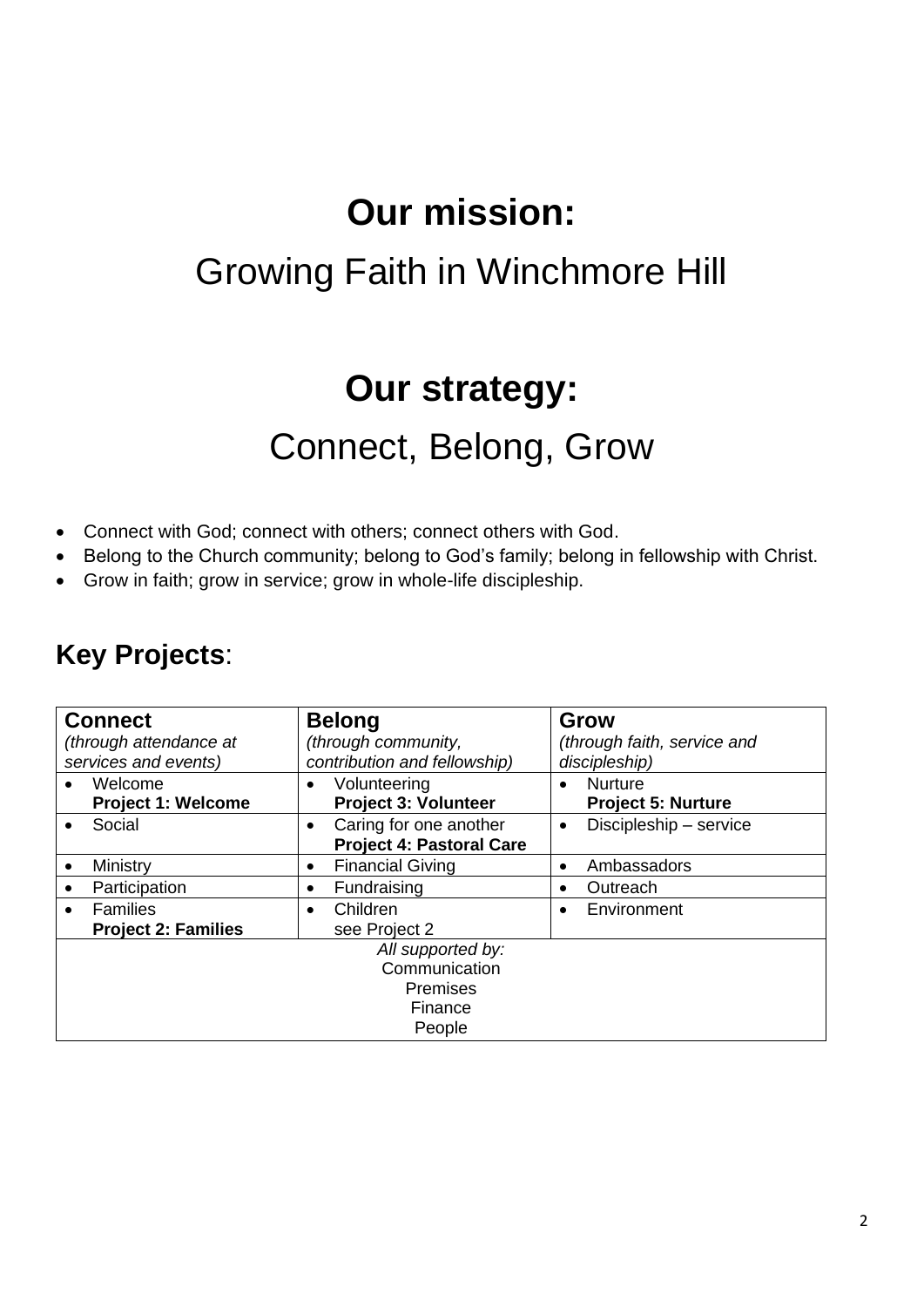### **Connect**

Welcome (Welcome Committee, Welcomer Team, Wardens and Sidespeople)

- **Project 1: Welcome (2019-2021)**: **Review Welcome Pack, refresh Welcome Process, engage Welcome Team, Open Church, create Prayer space in Church**
	- $\triangleright$  Debate and construct a clear and inclusive message that our church is for all people, consider reference to minority groups, so all feel our welcome
	- ➢ Separate Family Welcome Pack and Adult Welcome Pack
	- ➢ Clear process from first point of contact, including follow-up
	- ➢ Support transition of families to 10.30am with Welcome Team/Event
	- ➢ Support transition from initial connection to belonging at St Paul's e.g. welcome coffee mornings/'connection cafes'
	- ➢ Welcome back to Church, families with children at St Paul's School
	- ➢ Boost Welcome Team at services
	- $\triangleright$  Make welcoming part of everyone's responsibility
	- ➢ Have an open church from Morning Prayer to Evening Prayer
	- $\triangleright$  Set up a space for prayer in Church, with votive candles, prayer board and cards, helplines, kneeling option.

Social (Social Committee)

- Continue to provide inclusive opportunities and events for Church members and the wider Parish community to attend and connect with others at St Paul's
- Appoint someone to co-ordinate events and set up an electronic diary
- Co-ordination of the coffee rota and volunteer database

### Ministry (Clergy/Office)

• Clear process of follow-up from first contact from baptisms, weddings, funerals, sickness, All Souls service etc.

Participation (Clergy/Lay Readers/Intercessions)

• Encourage regular attendance on Sundays through messages in sermons, prayers, notices, & magazine articles.

Families (Clergy/Children and Families Worker)

- **Project 2**: **Families (2020-21)**: **Create and communicate a clear pathway for children and families to attend Church services and groups**
	- ➢ Appropriate resourcing for both 9.15am and 10.30am services and Children's Groups
	- $\geq$  Lead the transition of families from the 9.15am congregation to the 10.30 service
	- $\triangleright$  Communicate with families once they have stopped signing register to encourage continued attendance and pathway through children's groups
	- ➢ Communicate with families with reception aged children to encourage attendance at 10.30
	- $\triangleright$  Communicate with families with Year 5/6 aged children to join group for older children
	- $\triangleright$  Provide leadership for the children's groups, provide clarity of roles and support the development of the team leading the children's groups
	- $\triangleright$  Create a connection between what happens in the services and what happens in the Children's Groups at Sunday 10.30am service
	- ➢ Consider starting a 'Prayer and Praise' type service &/or Youth Group to attract older children
	- ➢ Consider an evening service on Sundays for people that have other activities on Sunday mornings.
	- $\triangleright$  Re-launch the Junior Choir and re-energise the Band to perform at both Sunday services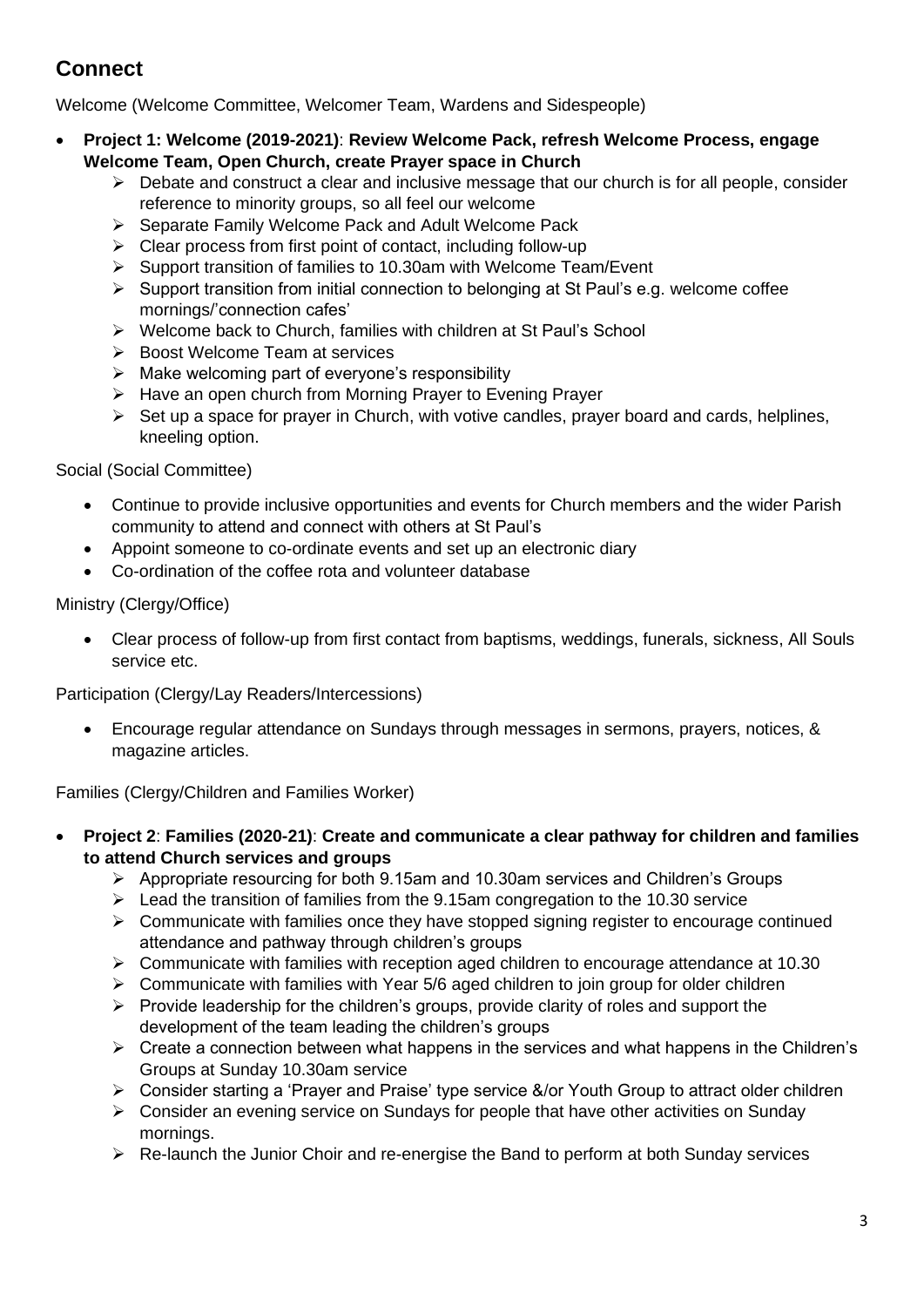### **Belong**

Volunteering (Office, Committees, Social Committee)

- **Project 3: Volunteer (2021-22)**
- ➢ Create a database of volunteers (already started for GDPR) and keep it updated
- ➢ Produce a chart of all Church roles, committees and groups
- ➢ Clear Terms of Reference for all Committees
- ➢ Establish leaders for groups of volunteers and an overall Volunteer Co-ordinator
- ➢ Communicate opportunities for volunteering, reading and serving through notices (verbal and printed), magazine, emails, coffee mornings and open day
- $\triangleright$  Communicate more regularly with volunteers to acknowledge their contribution and create a sense of belonging
- $\triangleright$  Encourage volunteers to recruit others
- $\triangleright$  Consider use of WhatsApp type platforms to organise events and activities

Caring for one another

- **Project 4: Pastoral Care (2020-2022): Develop a pastoral care approach and provision**
	- ➢ Establish and train a Pastoral Care team to offer formal and informal support to those who need it within the congregation and community
	- ➢ Support the sick, elderly, bereaved, vulnerable and those in need, through noticing them (especially if absent), visiting them, administering the sacrament, conversation, praying with them and connecting them with others
	- ➢ The Team to provide 'prayer time' after Sunday services in Church
	- ➢ Continue to support the neighbourhood volunteers in supporting members of the congregation who need it with practical support

Financial Giving (Planned Giving Team/Treasurer)

• Giving campaign to promote the importance of financial contribution and commitment (already launched September 2019)

Fundraising (Charities Committee)

• Continue its work to provide opportunities for the parish and community to support a diverse range of charities throughout the year.

Children (Clergy/Children and Families Worker/Wardens/PCC)

- See **Project 2** above
- Engage all children and young people more in services
- Support parents with crying babies by having a place to take them, still hearing the service
- Promote use of toy bags for small children at all services except 9.15
- Have specific jobs that children can sign up to e.g. readings, prayers, serving, giving out books, taking the collection, carrying banners/candles, Junior Church Wardens
- Have families doing several jobs at one service
- Re-introduce the crèche at 10.30am service if required
- When more children are attending, start a Junior Church Council
- Hold a 'Church Together' single service on a Sunday morning at 10am, combining 9.15 and 10.30 services and congregations 5/6 times per year, e.g. at Patronal Festival, Harvest etc.
- Once these are happening regularly, phase out the All-age Eucharist on 1st Sunday monthly 10.30
- Weekly 10.30am service to have children's groups every week, so there is provision for families to come weekly instead of monthly
- Renaming of services to be agreed once new pattern is settled.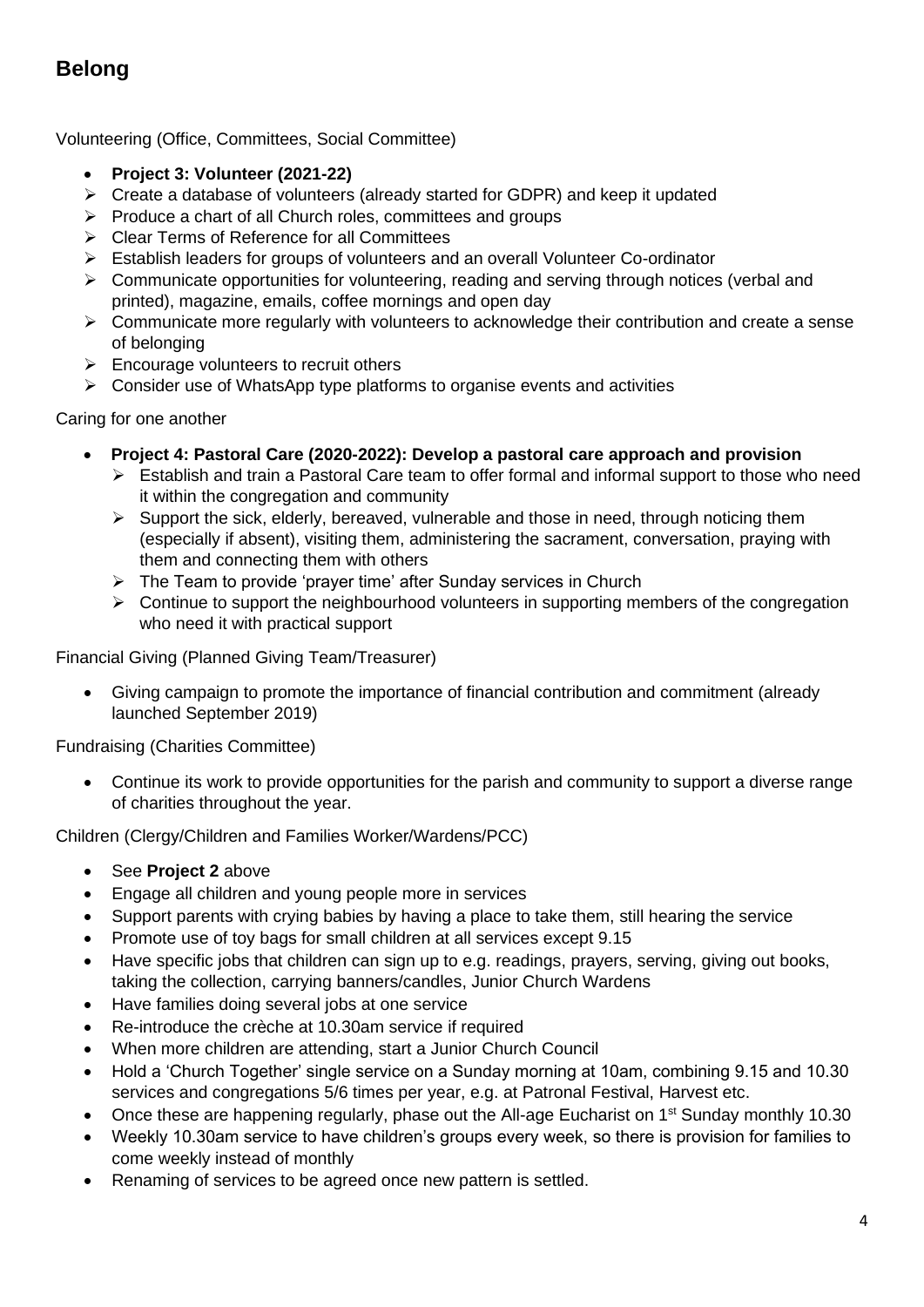### **Grow**

Nurture (Ministry Team, Group Leaders, Communication)

- **Project 5: Nurture (2021-2023)**: **Develop clear opportunities for adults to connect, belong and grow in faith from baptism/adult confirmation, pilgrim courses, house group membership to group leadership through to lay and ordained leadership**
	- $\triangleright$  Improve communication in the church about who does what and how to get involved
	- ➢ Improve advertising of and communication about existing small groups
	- $\triangleright$  Reinvigorate small groups
	- ➢ Consider running courses to nurture spiritual development, first ones held Sept 2019 and 2020
	- ➢ Promote opportunities and pathways to group leadership through to lay and ordained leadership
	- ➢ Pilgrimages and Lent Groups
	- ➢ Publish annual plan of events and opportunities for spiritual growth

Discipleship (Clergy)

- Develop individual discipleship and encourage growth through service
- Encourage and ask people to fulfil specific roles, e.g. PCC, committees, wardens, servers
- Promote a variety of Christian Studies courses, perhaps via house groups
- Encourage development into Lay Ministry and leadership roles at St Paul's

Ambassadors/Confident Disciples (Outreach Committee to lead/All)

- Continue to use the Ambassadors 2020 programme, moving to the 2030 Confident Disciple programme of the Diocese of London
- Include references to this in sermons, prayers and the magazine
- Encourage individuals or families to talk at Church about how they are ambassadors for and disciples of Christ in their daily lives

Outreach (Outreach Committee, Communication)

- Continue to have a representative at Churches Together and share local events
- Continue involvement in the Night Shelter Jan-April
- Provide more support to the North Enfield Food Bank e.g. rota of volunteers for shifts
- Support Winchmore Hill Community Care Scheme through volunteering
- Continue Carols on the Green annually in December
- Have representation at the School Summer Fete and N21 Fair annually
- Hold an annual Open Day and promote in the community annually
- Invite people from the local community to events to support people who might be lonely

Environment (PCC/Environment Officer)

- Promote the use of St Paul's Eco cups
- Set up recycling in the Hall kitchen
- Reconsider Eco Church activity
- Reconsider solar panels on Church roof
- Registration as a Fairtrade Church
- To be carbon-neutral by 2030, in line with The General Synod target